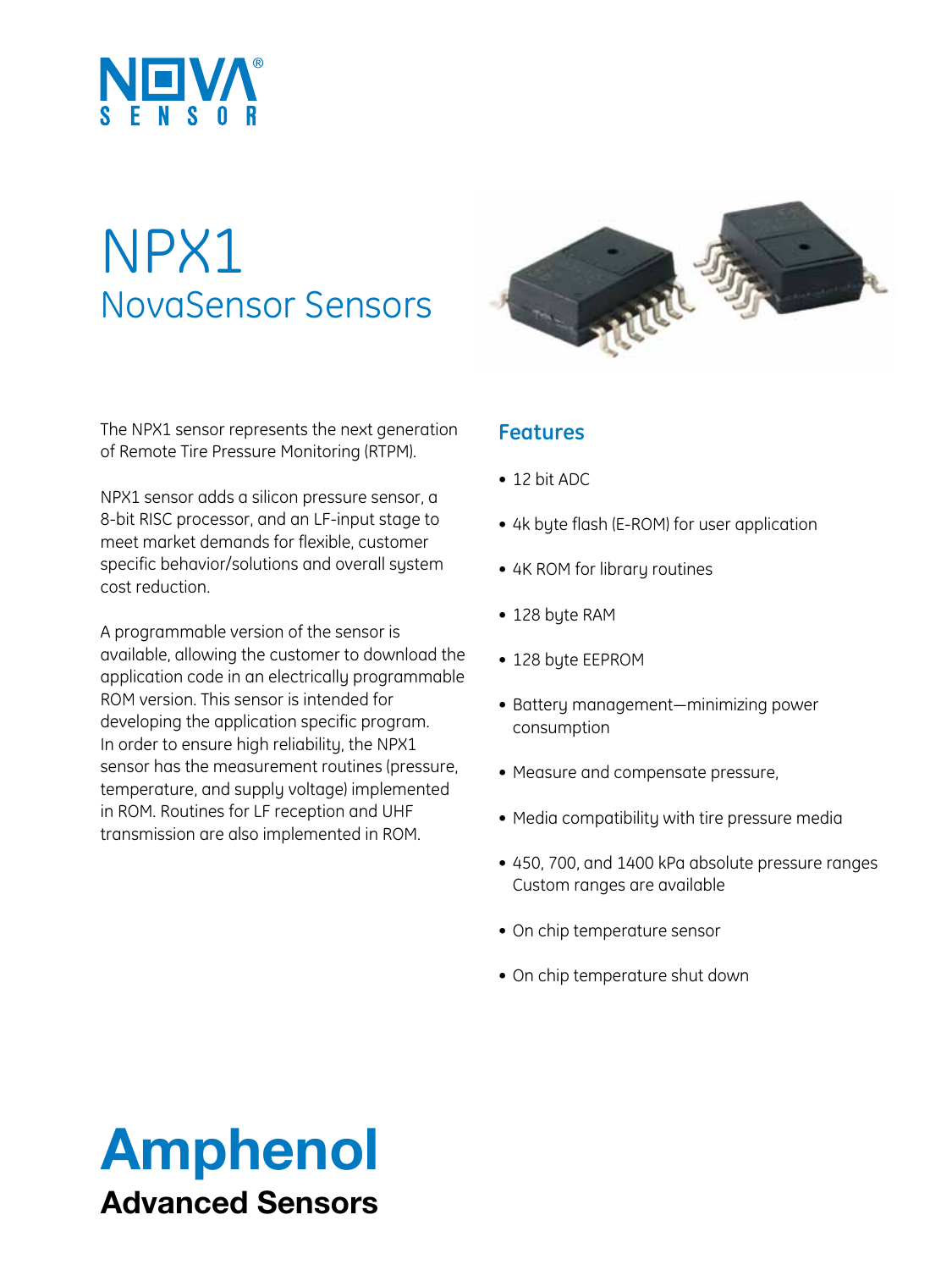## NPX1 Specifications

#### **General**

**Operating Temperature** -40°F to 257°F (-40°C to 125°C)

**Storage Temperature** -67°F to 257°F (-55°C to 125°C)

**Battery Supply Voltage** 2.1 to 3.6 V (3.0 V typical)

**Supply Current** 600 nA typical power down current at 3.6 V

#### **Pressure Ranges**

100 to 450, 100 to 700, 0 to 1400 is typical

#### **450 kPa Resolution**

- 1.37 kPa/LSB (450 kPa to 100 kPa/255)
- -40°F to 257°F (-40°C to 125°C)

#### **700 kPa Resolution**

- • 2.35 kPa/LSB (700 kPa to 100 kPa/255)
- -40°F to 257°F (-40°C to 125°C)

#### **1400 kPa Resolution**

- • 5.49 kPa/LSB (1400 kPa to 0 kPa/255)
- -40°F to 257°F (-40°C to 125°C)

#### **Over Pressure**

10x

#### **Pressure Measurement**

#### **Measurement Accuracy (2.1 to 3.6 V)**

- $\bullet$  -6 to 6 LSB (6Fcapability), 32°F to 122°F (0°C to 50°C)
- • -8 to 8 LSB, -40°F to 257°F (-40°C to 125 °C)

#### **Charge Consumption (All Pressure Ranges)**

3.2 micro-coulombs; 77°F (25°C), 3V

#### **Battery Voltage Measurement**

- $\bullet$  ±6 LSB, -40°F to 257°F (-40°C to 125°C)
- $\cdot$  1 LSB = 10.8 mV/LSB
- 0.4 micro-coulombs charge consumption



*NPX1 dimensions in [mm]*

#### **Pressure Measurement**

#### **Measurement Accuracy (2.1 to 3.6 V)**

- -6 to 6 LSB (6  $\sigma$  capability), 32°F to 122°F (0°C to 50°C)
- • -8 to 8 LSB, -40°F to 257°F (-40°C to 125 °C)

#### **Charge Consumption (All Pressure Ranges)**

3.2 micro-coulombs; 77°F (25°C), 3V

#### **Battery Voltage Measurement**

- $\bullet$  ±6 LSB, -40°F to 257°F (-40°C to 125°C)
- $\cdot$  1 LSB = 10.8 mV/LSB
- 0.4 micro-coulombs charge consumption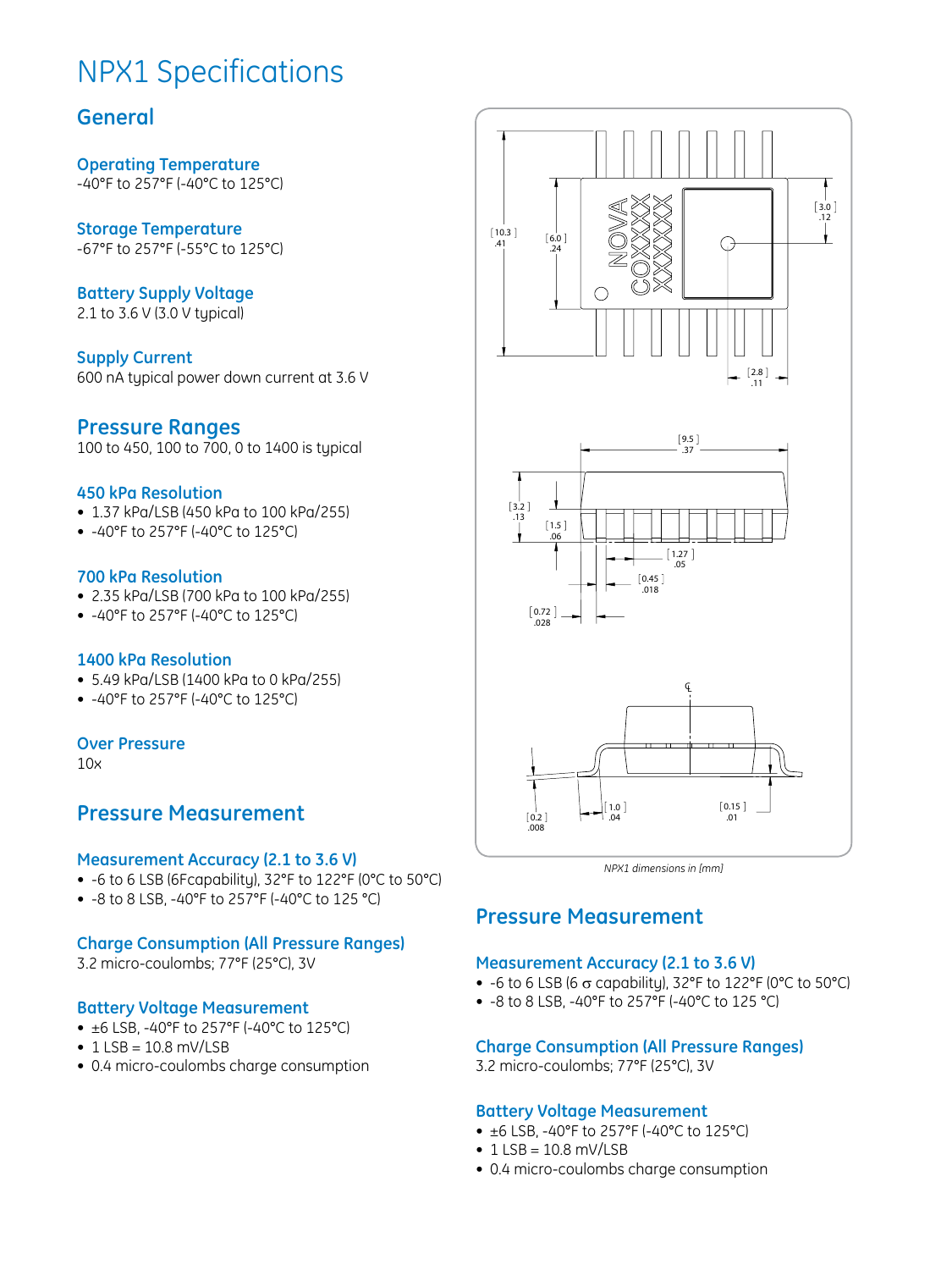## NPX1 Specifications

#### **Temperature Measurement**

**Temperature Range** -40°F to 257°F (-40°C to 125°C)

**Resolution** 1.0 °C/LSB; 401°F -(-58°F)/255 (205°C -(-50°C)/255)

#### **Measurement Accuracy (6FFcapability**

- $\pm$ 10.8°F ( $\pm$ 6°C), -4°F to 158°F (-20°C to 70°C)
- $\pm$ 14.4°F ( $\pm$ 8°C), -40°F to 257°F (-40°C to 125°C)

#### **Measurement Charge Consumption (77°F (25°C), 3.0 V)**

• 0.8 micro-coulombs

#### **Temperature Maximum**

SHTD represents the temperature at which the thermal shut-down function can be enabled and REL represents the temperature at which the master reset state is released.

#### **SHTD**

- • 239°F (115°C) maximum
- 2.1 to 3.6 V
- Thermal shut-down enabled

#### **REL**

- $\bullet$  212°F (100°C) minimum
- $2.1 to 3.6 V$
- • Master reset release

#### **Voltage Minimum**

The voltage at which the Vmin-circuit will return a low battery voltage status is specified in Vmin:

#### **Vmin**

- 2.0 to 2.2 V (2.1 V typical)
- • -40°F to 257°F (-40°C to 125°C)

#### **Transfer Functions**

#### **450 kPa Pressure**

 $P = 1.3725 \times Po + 100$ P = Pressure in kPa Po = 8 bit scaled output pressure

#### **700 kPa Pressure**

 $P = 2.3529 \times Po + 100$ P = Pressure in kPa Po = 8 bit scaled output pressure

#### **1400 kPa Pressure**

 $P = 5.490 \times Po$ P = Pressure in kPa Po = 8 bit scaled output pressure

#### **Temperature**

 $T = To - 50$  $T =$  Temperature in  ${}^{\circ}F$  ( ${}^{\circ}C$ ) To = 8 bit scaled output temperature

#### **V Battery**

 $V = 0.0108 \times V_0 + 4$  $V = V$  Battery in V Vo = 8 bit scaled output Vbattery



*NPX1 block diagram*